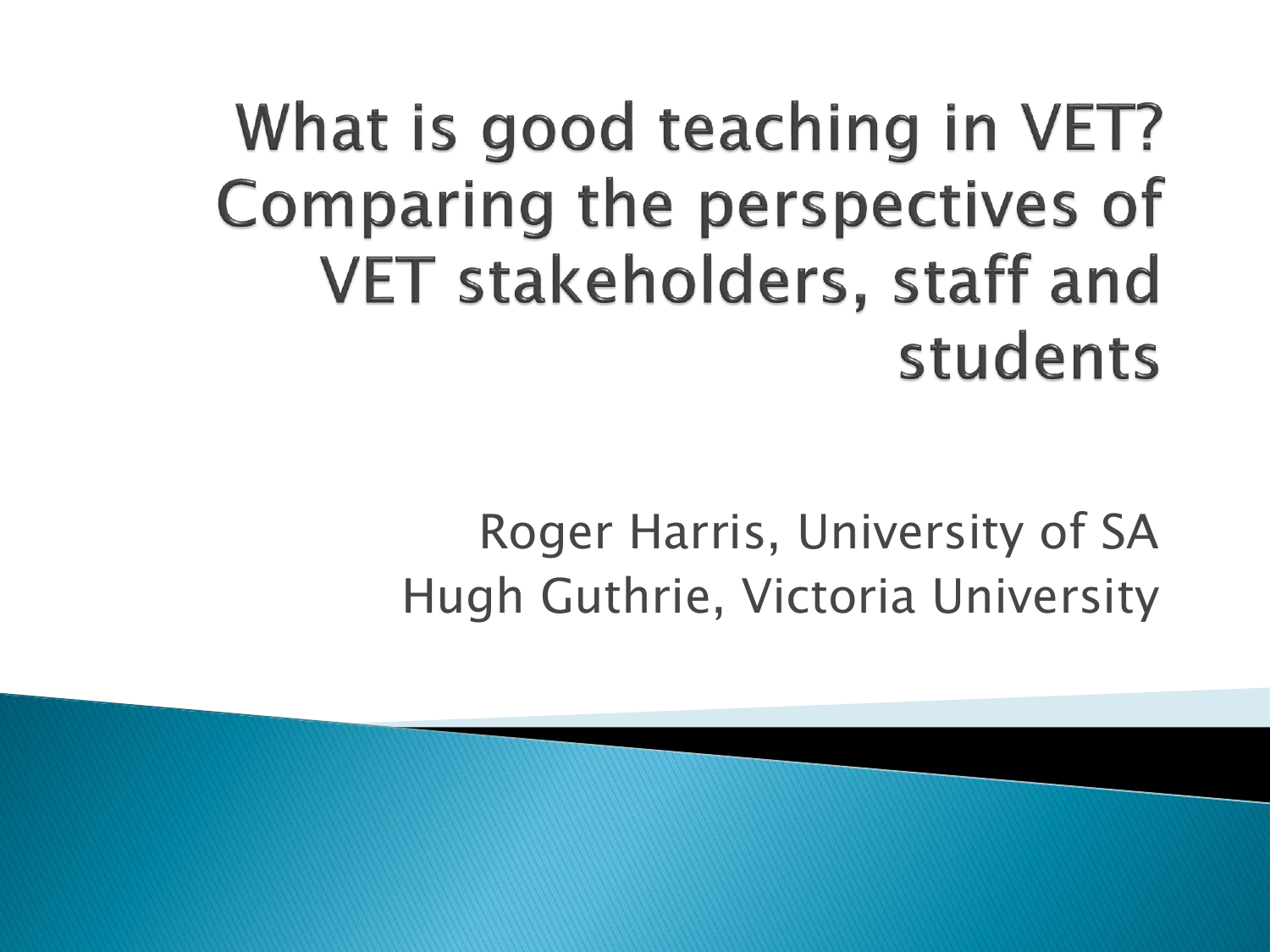## **Capability frameworks**

- ▶ England standards, FE teaching (ETF 2014)
- ▶ NZ graduate profiles?
- Australia:
	- for school teaching (AITSL 2014)
	- for VET teaching examples:
		- $-$  IBSA
		- Chisholm Institute
		- Queensland College of Teachers
		- LH Martin Institute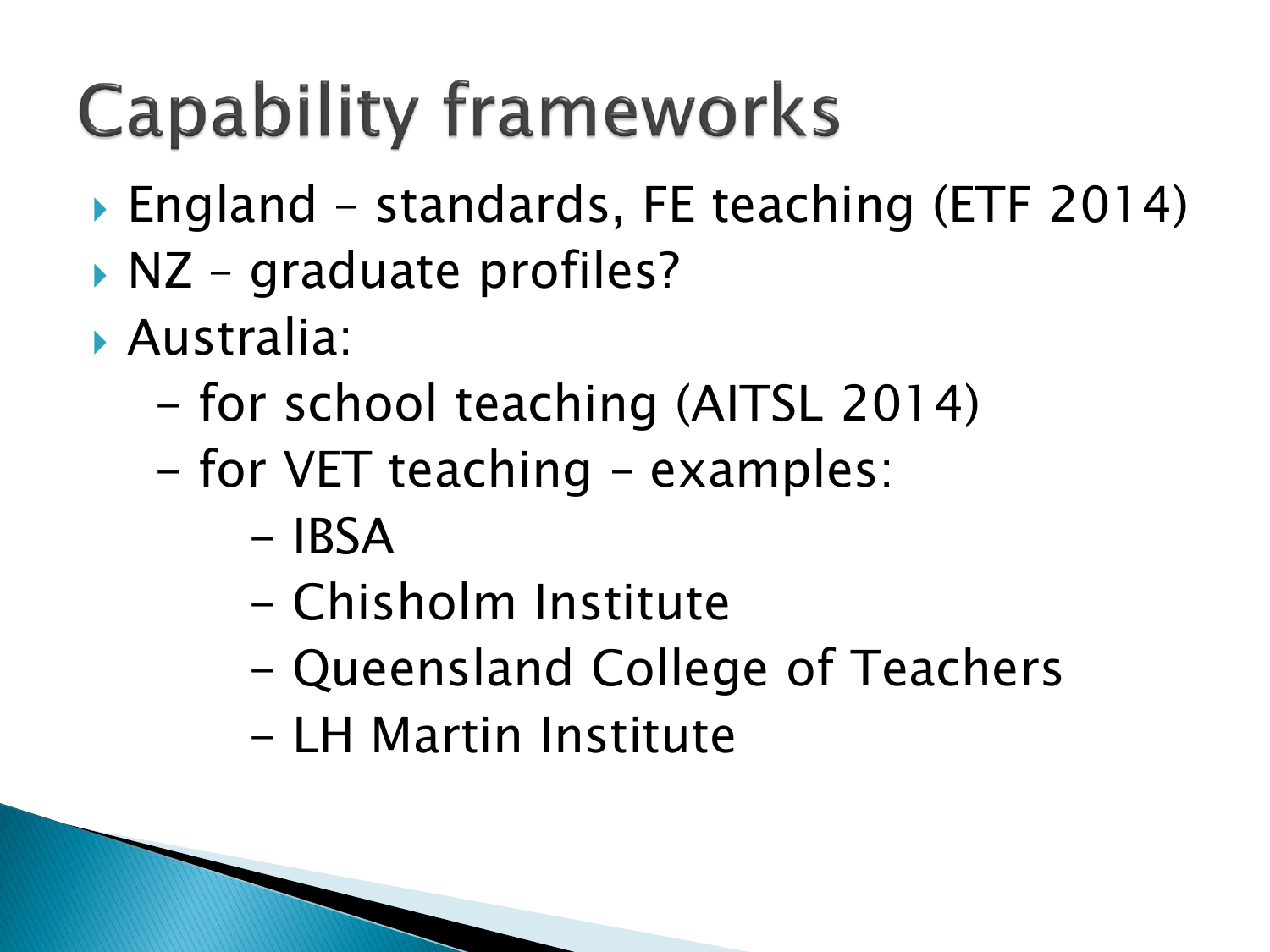### This presentation

We are going to address the question in our title – " Good teaching" – filtered through typical teacher capability frameworks for VET teachers and trainers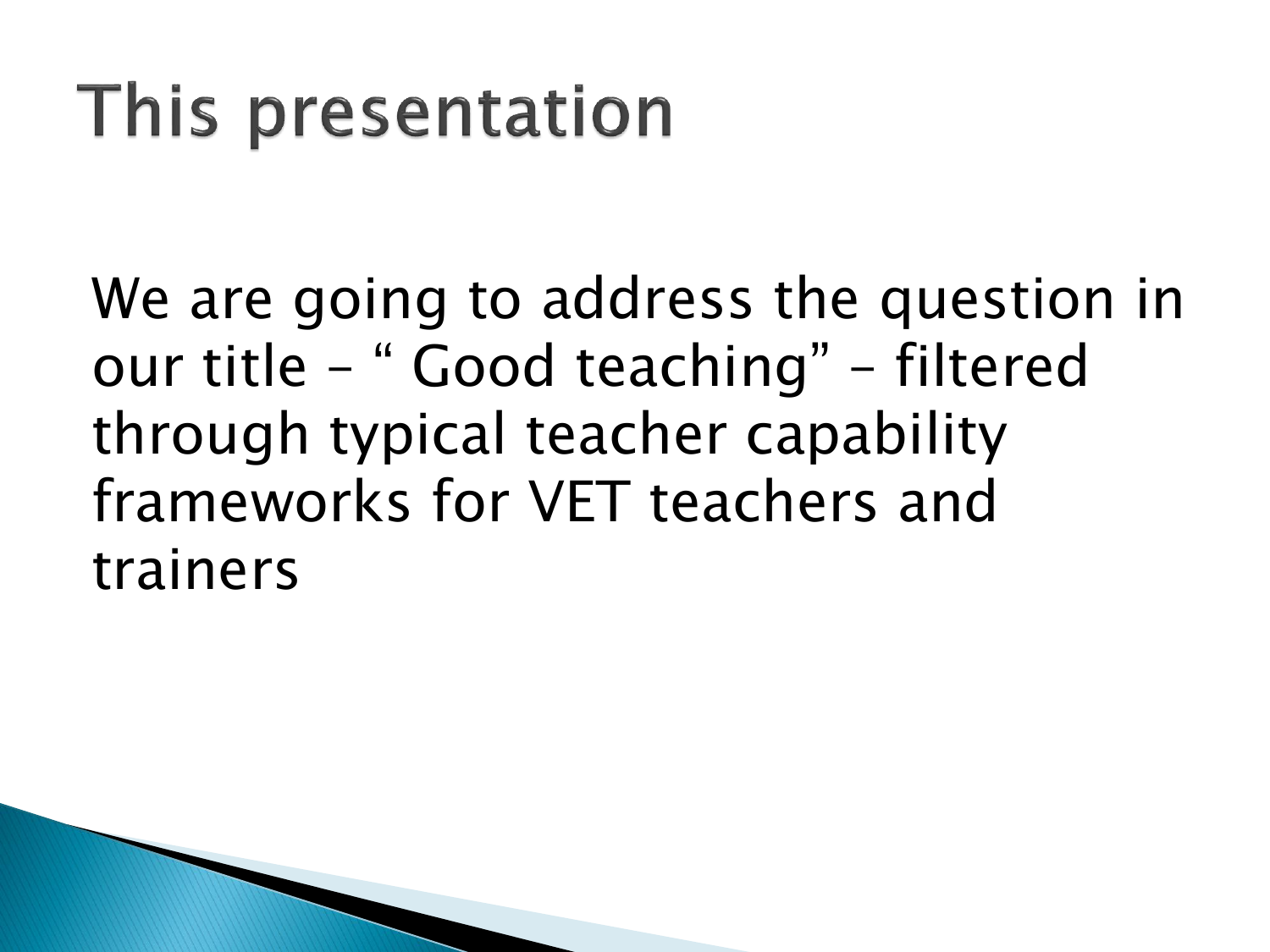### This presentation

- ▶ Part of an ARC Linkage, funded by the Australian Research Council
- $\blacktriangleright$  Full project investigating whether a more highly qualified VET workforce would improve the quality of the VET system, and thus the skills and capabilities of Australian workers  $\blacktriangleright$  This part – analysing data gathered by
- two of the four researchers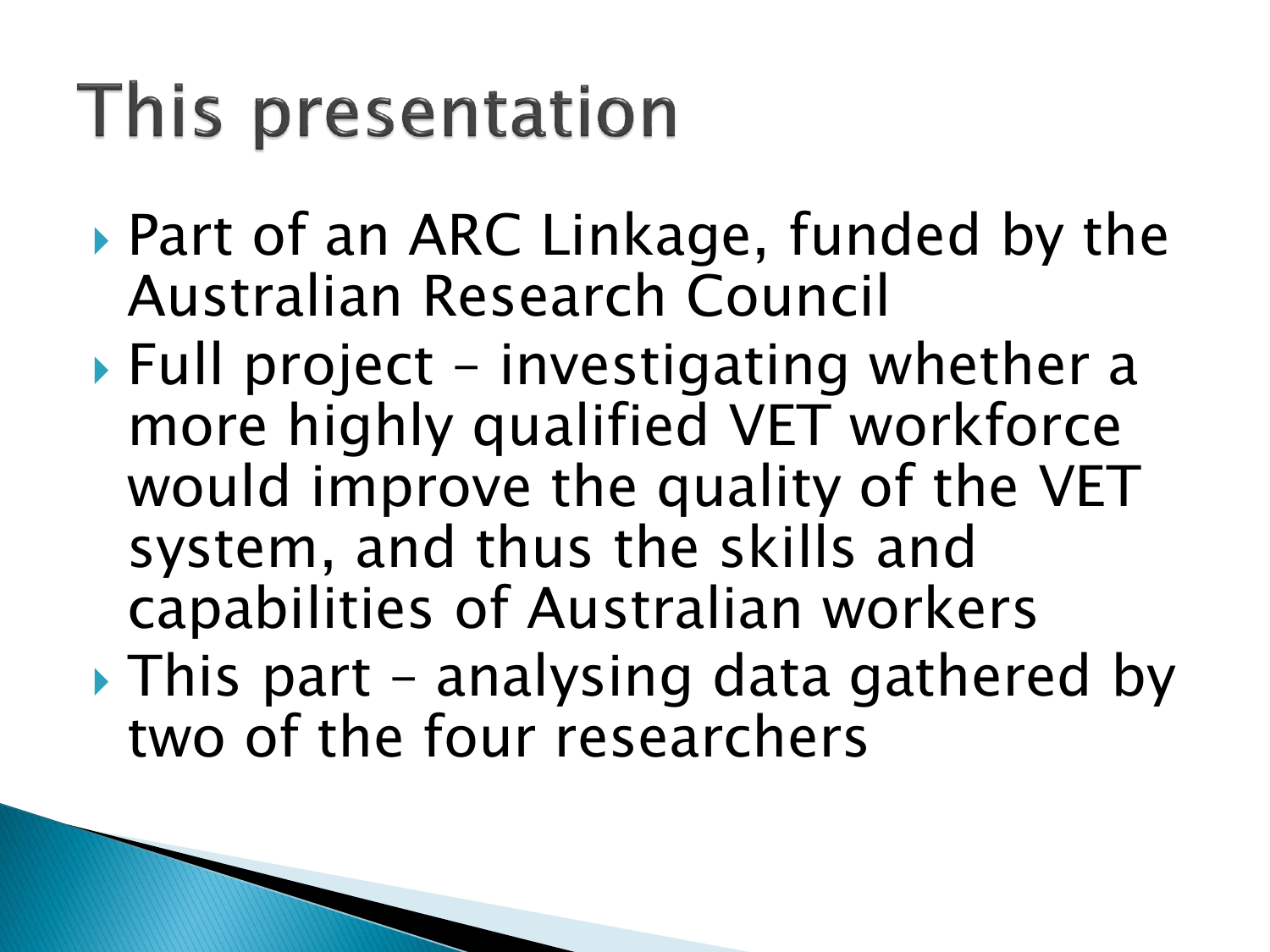### Approach and data sources

- ▶ Q: What makes a good VET teacher?
- **Interviews with 5 key stakeholders in** Victoria and Queensland
- ▶ 2 focus groups with 12 teachers
- ▶ 2 focus groups with 8 students
- Sites: 2 public providers (one metro, one regional) in SA and Victoria
- Informants: a variety of disciplines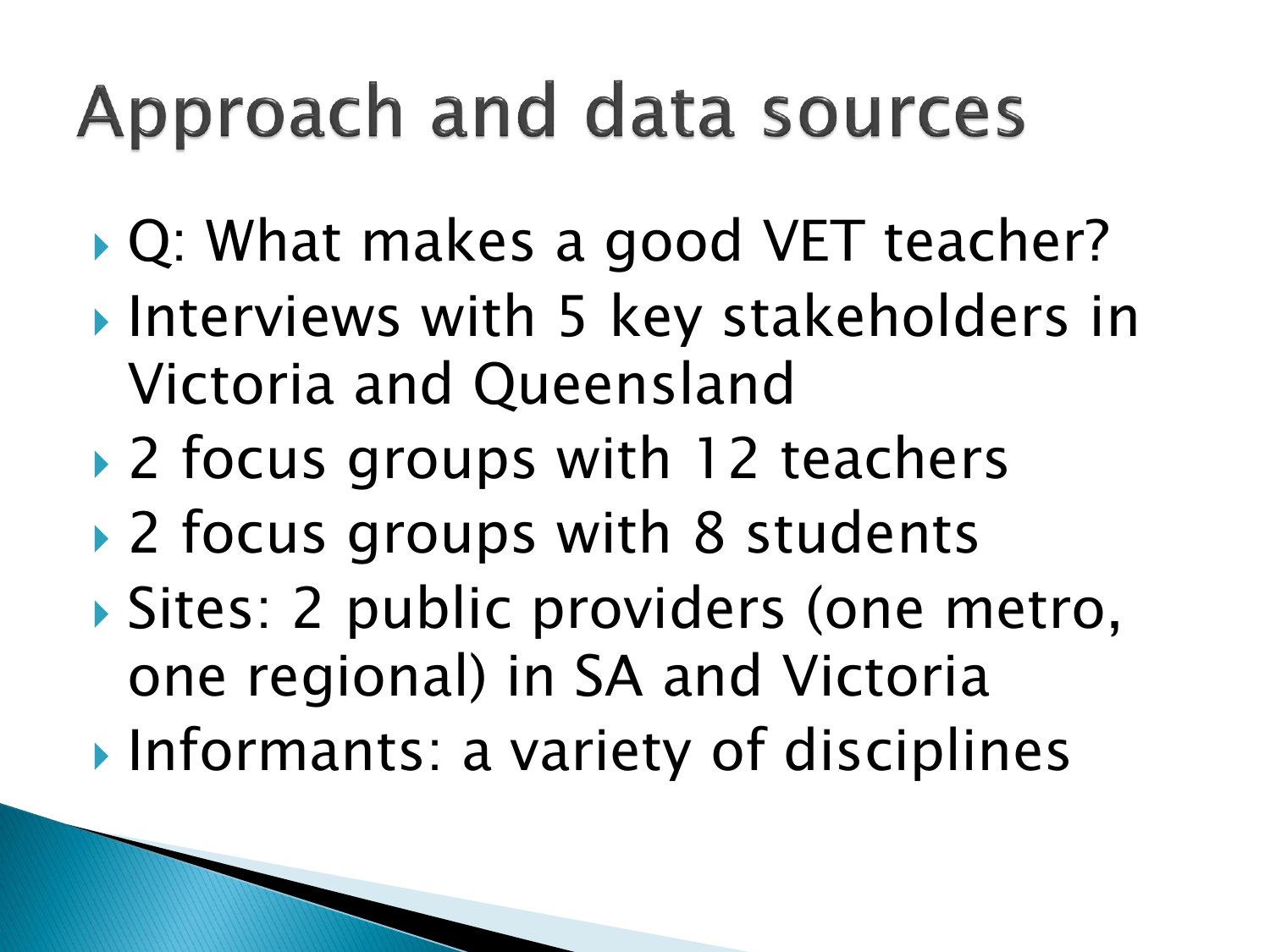# Capability frameworks in brief

- Typical domains include:
	- Professional knowledge
	- Professional practice
	- Professional engagement or learning
- Then each domain has a set of capability descriptors covering the various component aspects of each of the domains so that capability can be 'assessed'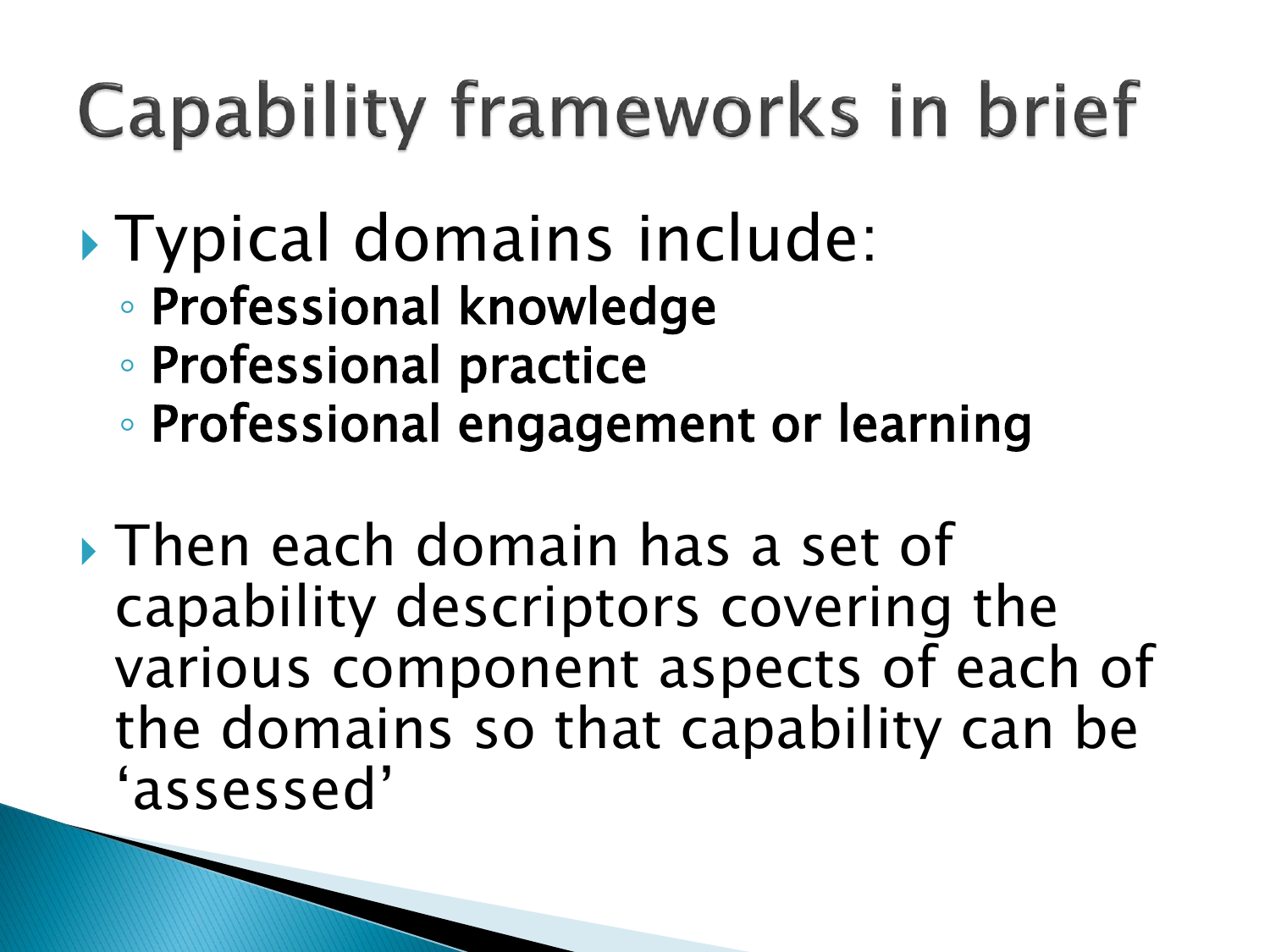So what did the interviews with stakeholders and focus groups with teachers and students tell us about the key capabilities and characteristics of good VET teachers?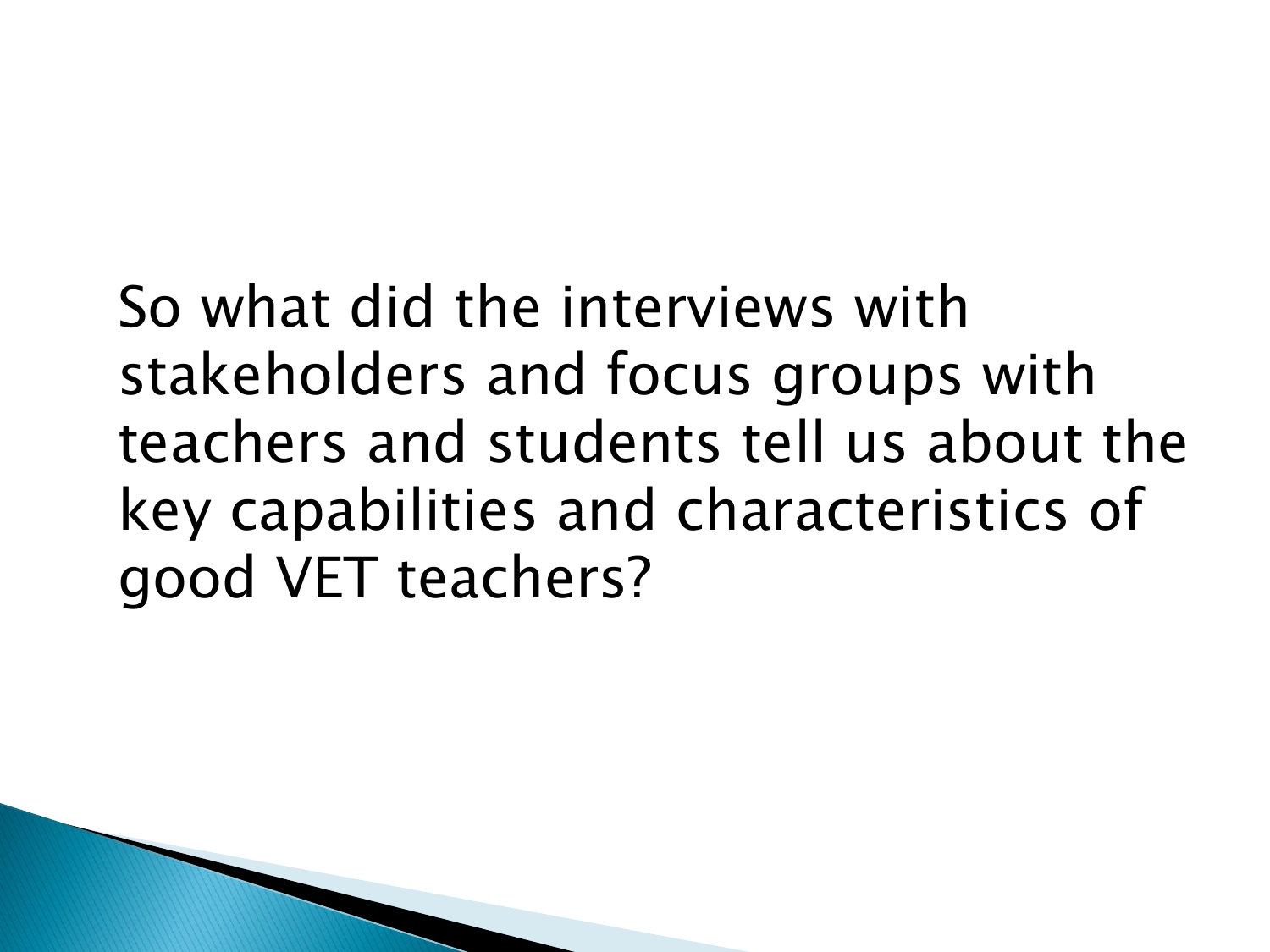# Stakeholder views

#### Capabilities

- Well prepared and organised
- Communicate effectively, calmly and clearly so that students understand what and why they are learning
- Ability to transfer knowledge and experience – good teaching skills
- Ability to deal with and harness diversity
- Maintain industry currency and links with industry
- Assess effectively and holistically using a range of approaches

#### Characteristics

- Passionate
- Pride
- Reflective
- Willing to learn
- Self-motivated
- Enthusiastic
- Inspiring
- Motivated and motivating
- Engaged and engaging

A strong emphasis on ongoing professional development, and being reflective on practice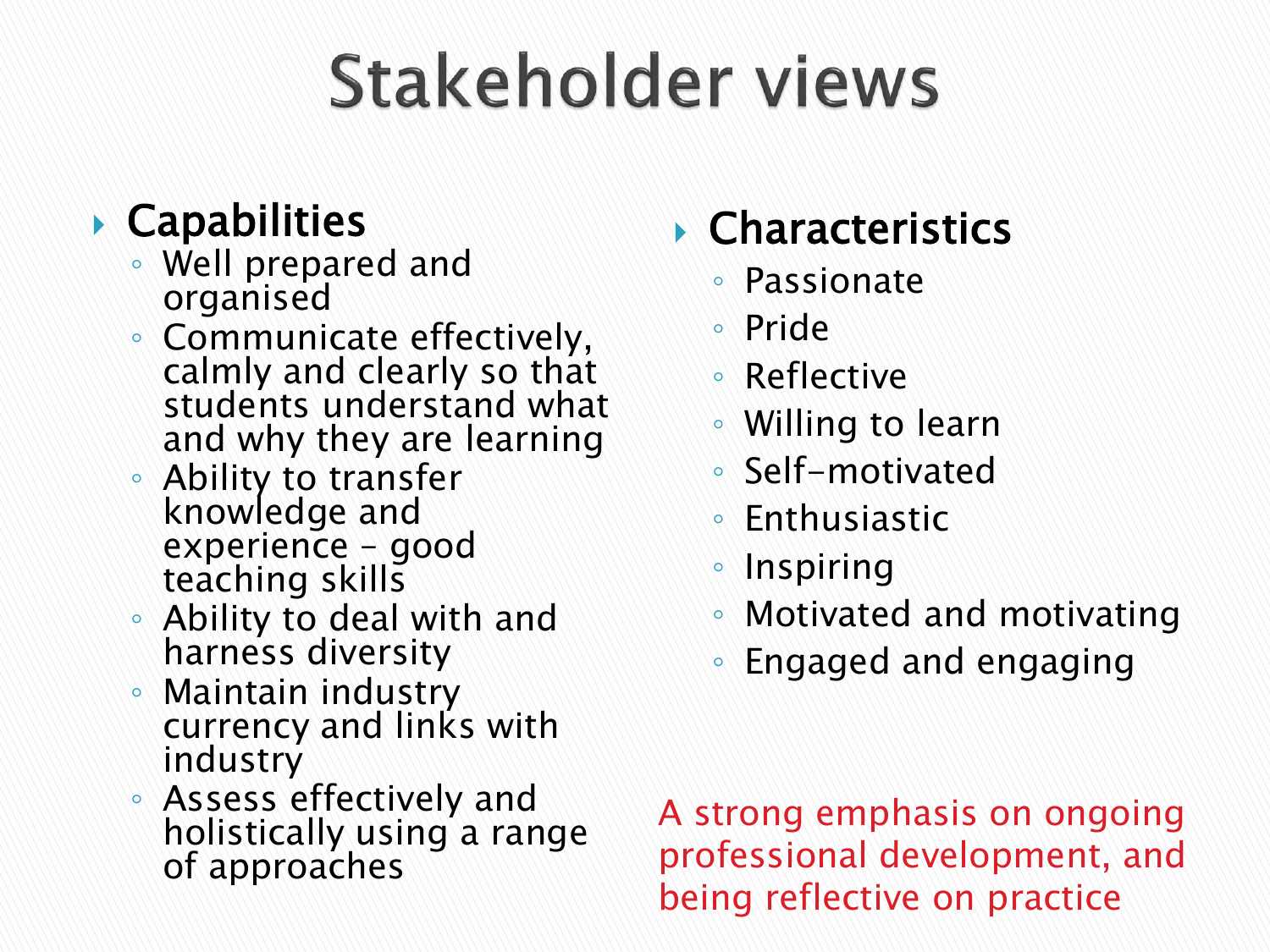## **Teacher views**

#### Capabilities

- Well prepared and organised
- Sound industry knowledge, and vocational currency
- Ability to understand the learner cohort and deal with learner diversity
- Good teaching practice and having a wide range of teaching skills
- Being an effective communicator
- Counselling and supporting learners
- Providing regular and effective assessment and feedback

#### Characteristics

- Adaptable
- Flexible
- Passionate
- Approachable
- Motivated
- Enthusiastic
- Committed
- Inclusive
- Engaged and engaging

Being involved in continually improving through professional development and prepared to invest personal time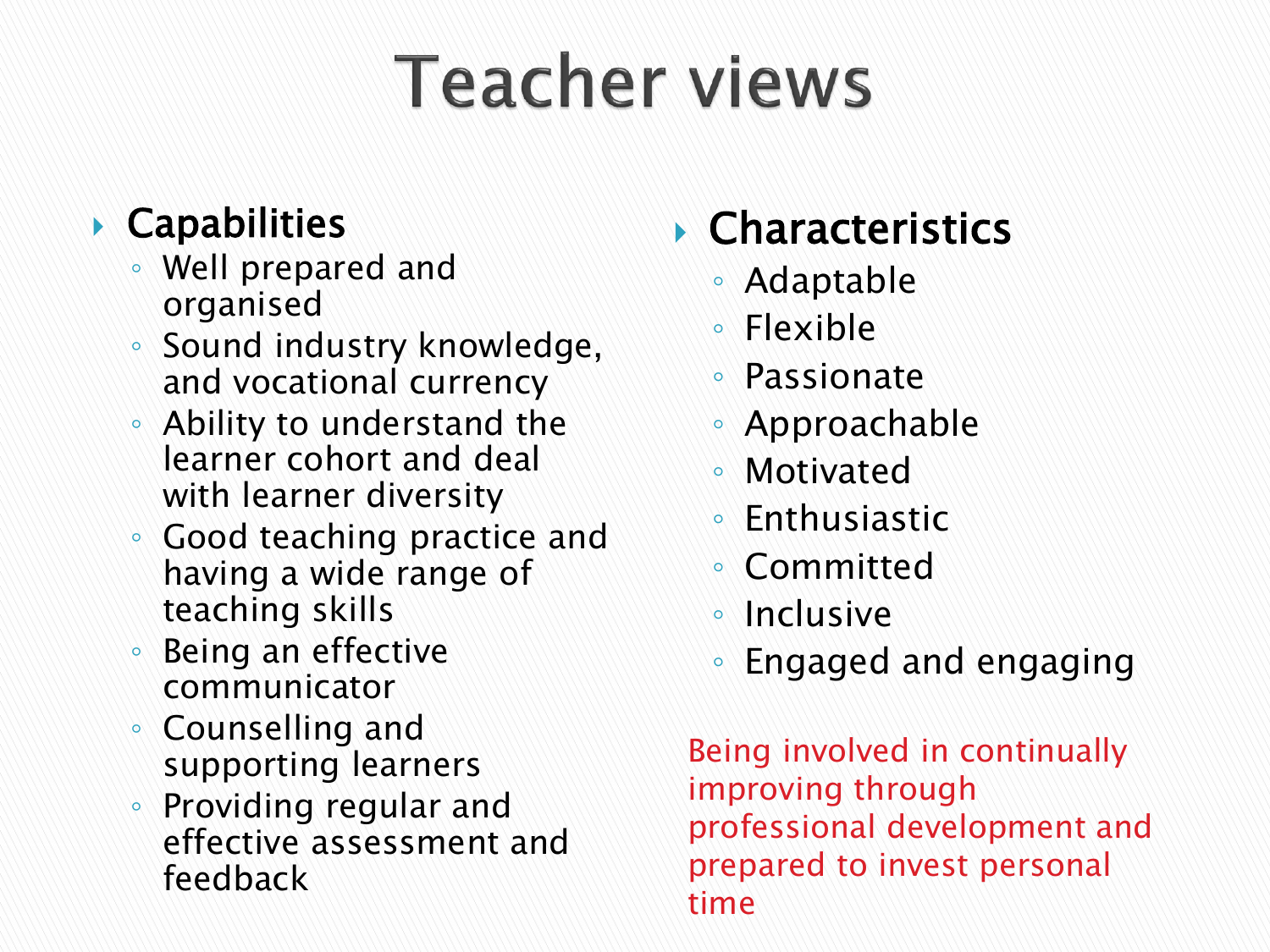# **Student views**

#### Capabilities

- Strong industry background and knowledge
- Communication skills
- Making learning enjoyable and interesting
- Being organised
- Having authority and maintaining discipline and focus in the learning environment
- Dealing with diversity and meeting each learner's personal learning needs
- Using a variety of assessment approaches

#### Characteristics

- Respectful of learners
- Listening
- Caring
- Approachable
- Available
- Accessible
- Able to connect
- Patient
- Involved
- Engaged and engaging
- Motivating
- 'Treating us like adults'
- "Going the extra mile" to help and support learners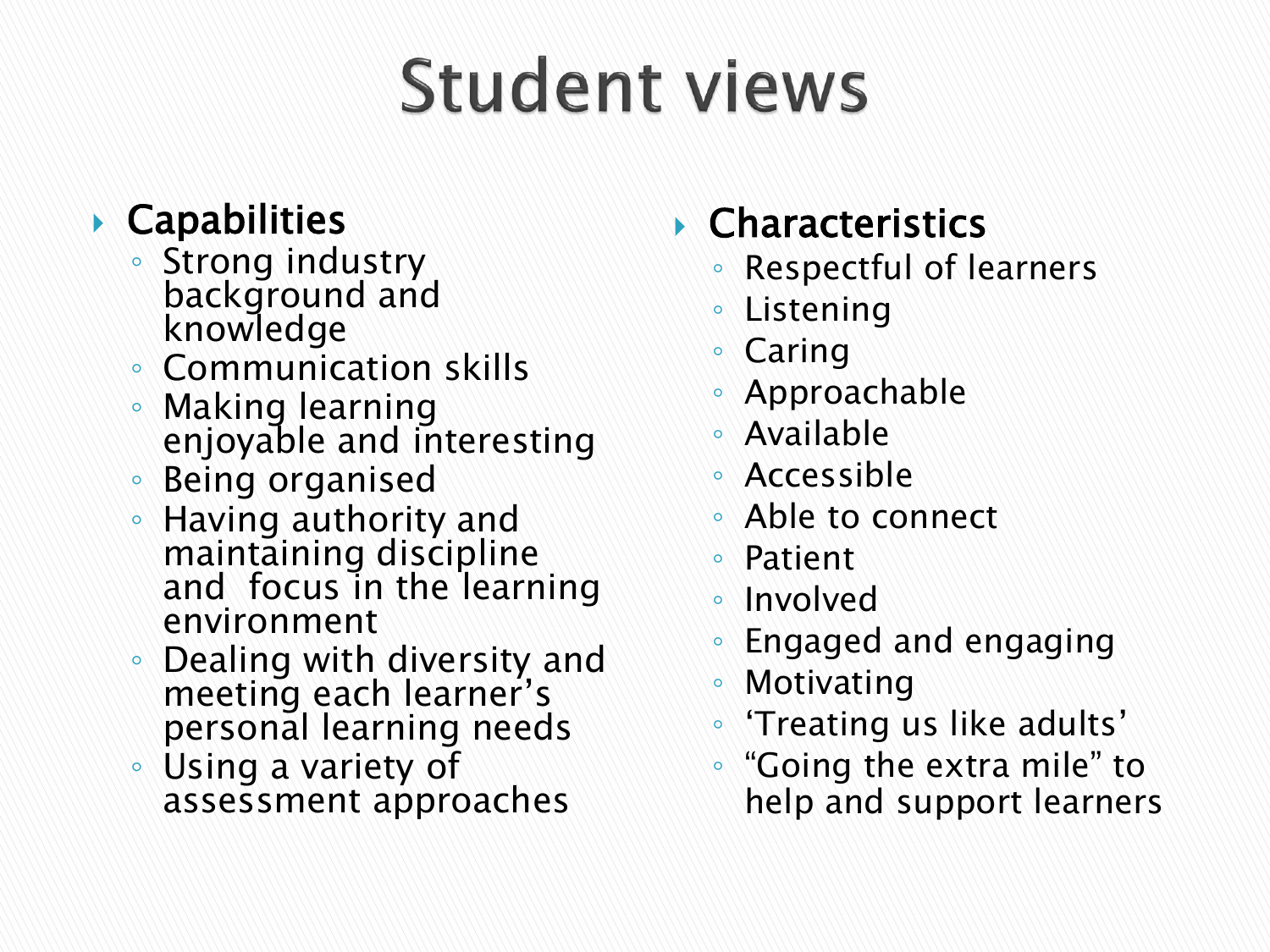### Some quotable quotes: stakeholders

- $\blacktriangleright$  'Good educators understand that they are teaching learners, not a curriculum and not a trade … it's an approach to learning'
- 'It's a combination of both the vocational expertise and industry experience as well as a solid understanding of pedagogy/andragogy in terms of what's happening in the learning process. I think a good teacher is somebody who engages learners'
- $\blacktriangleright$  'A good professional teacher would be reflective. I think they certainly have to be current and they have to have ways of maintaining their currency'
- $\blacktriangleright$  'I think a good professional, in whatever profession, maintains their own professional practice'
- $\rightarrow$  'I think the main thing is passion... there has to be a passion for teaching whatever the content, and a passion for learning and helping people to learn'
- 'they have to understand how adults learn and how adolescents learn'
- $\blacktriangleright$  'one of the important things is providing feedback... continually monitor where a student is, and assist them appropriately… and help them stay motivated'
- $\rightarrow$  'it's about knowledge, knowing their material, knowing about learning, knowing how to teach'

**The Common Street, Inc.**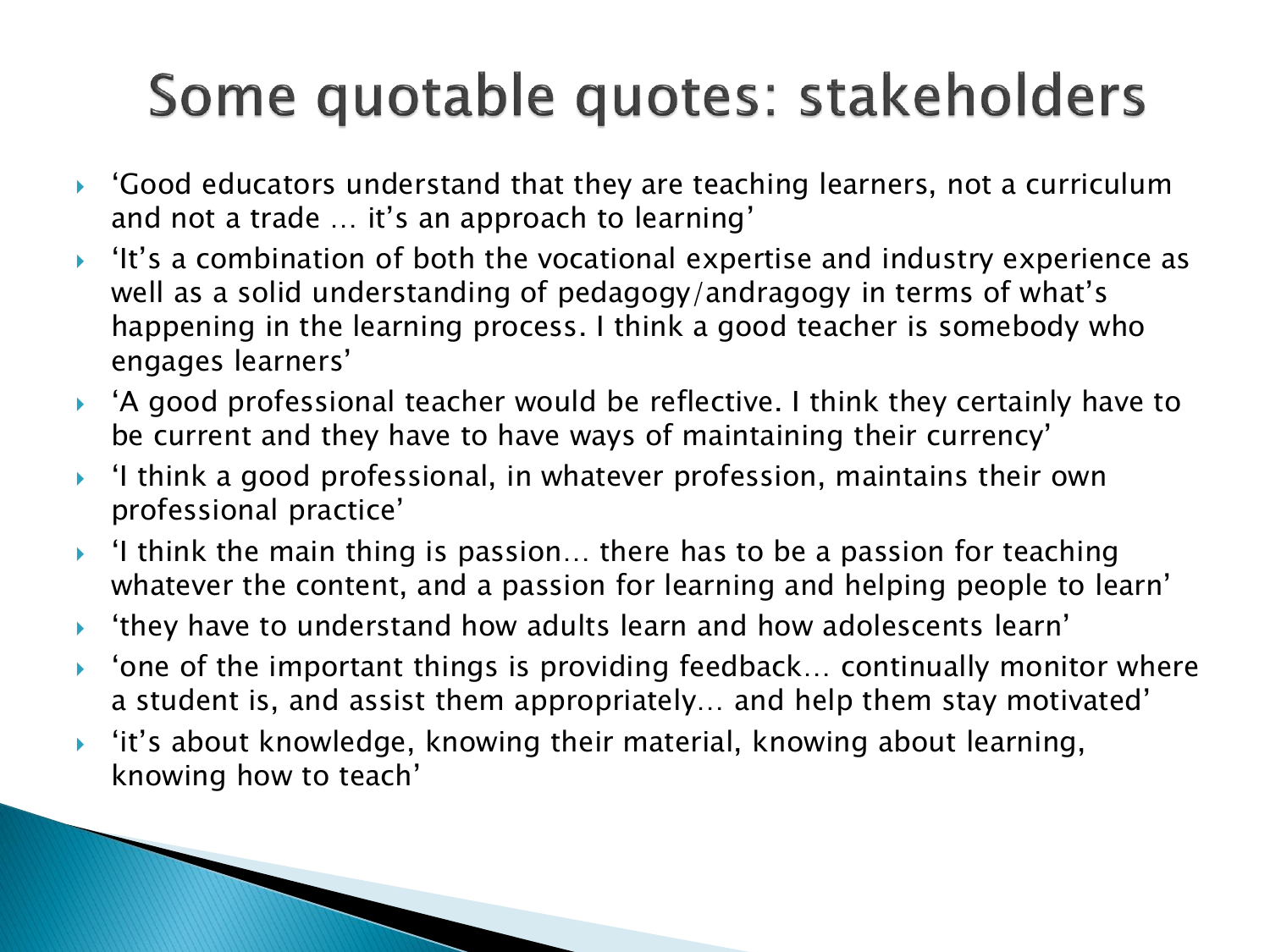### Some quotable quotes: teachers

'you've got to be committed to the cause'

**The Common Seconds** 

- $\blacktriangleright$  'I think the TP is an interesting document which kind of determines how we practise our teaching. It can be binding at times, while it can also be a good guide… you have to unpack, you need to understand what implications does it have in teaching'
- 'being a good tradie doesn't necessarily mean you're going to be a good lecturer or VET teacher'
- $\rightarrow$  'You need technical skills plus the principles of good teaching practice'
- $\rightarrow$  'the ability to reflect and change a practice where necessary and the preparedness and the willingness to do that'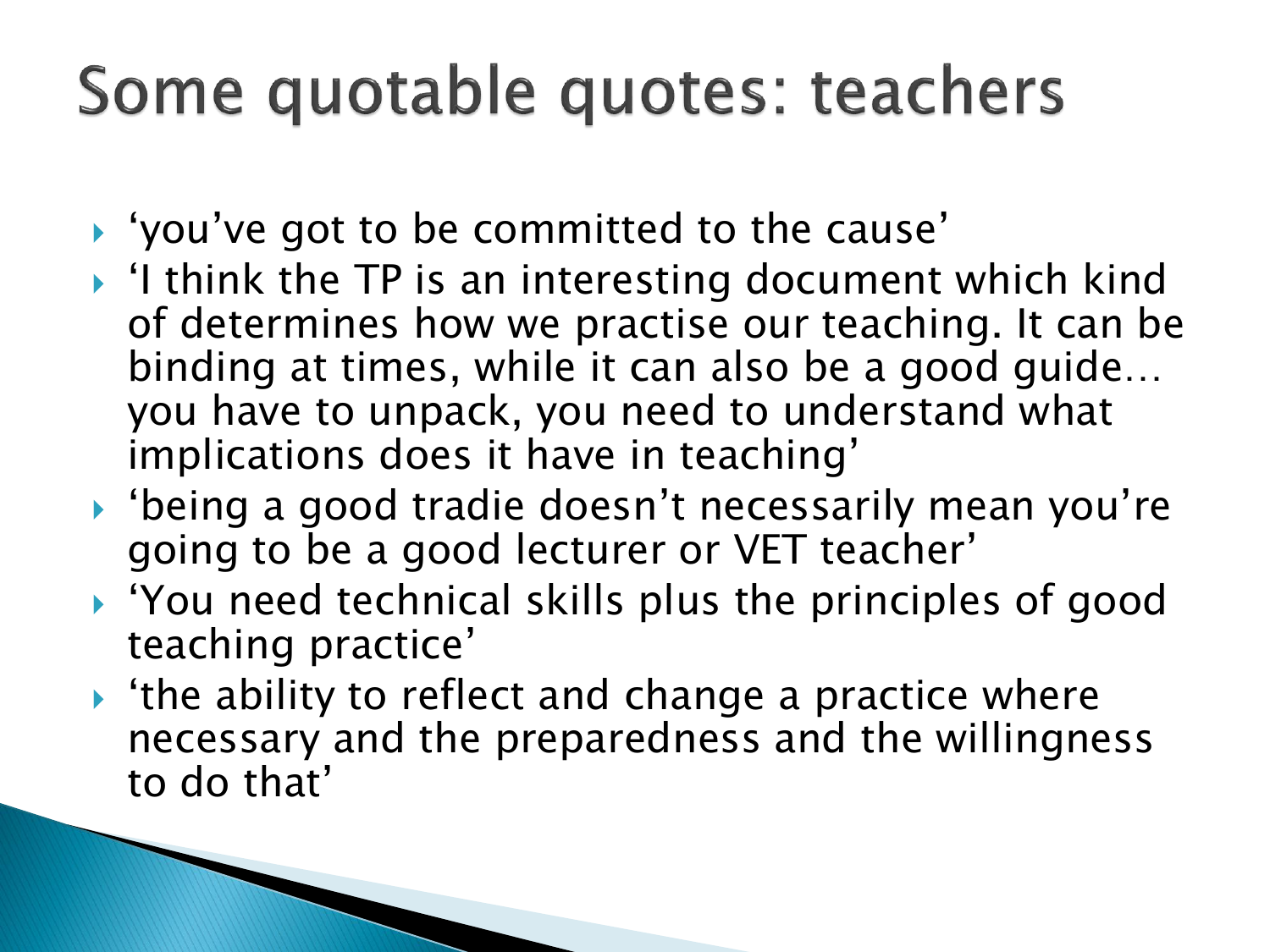### Some quotable quotes: learners

- 'good industry experience in their past is a good thing'
- $\triangleright$  'it all comes down to the availability of the teacher'
- ▶ 'They've got to have the interaction, they've got to have the communication, they've got to have patience, got to have respect'
- 'making it an enjoyable experience, like a fun learning environment'; 'when you really feel involved in it'; 'can keep you interested in the subject'; 'knowledgeable but also approachable'; 'being treated like adults'; 'individual attention'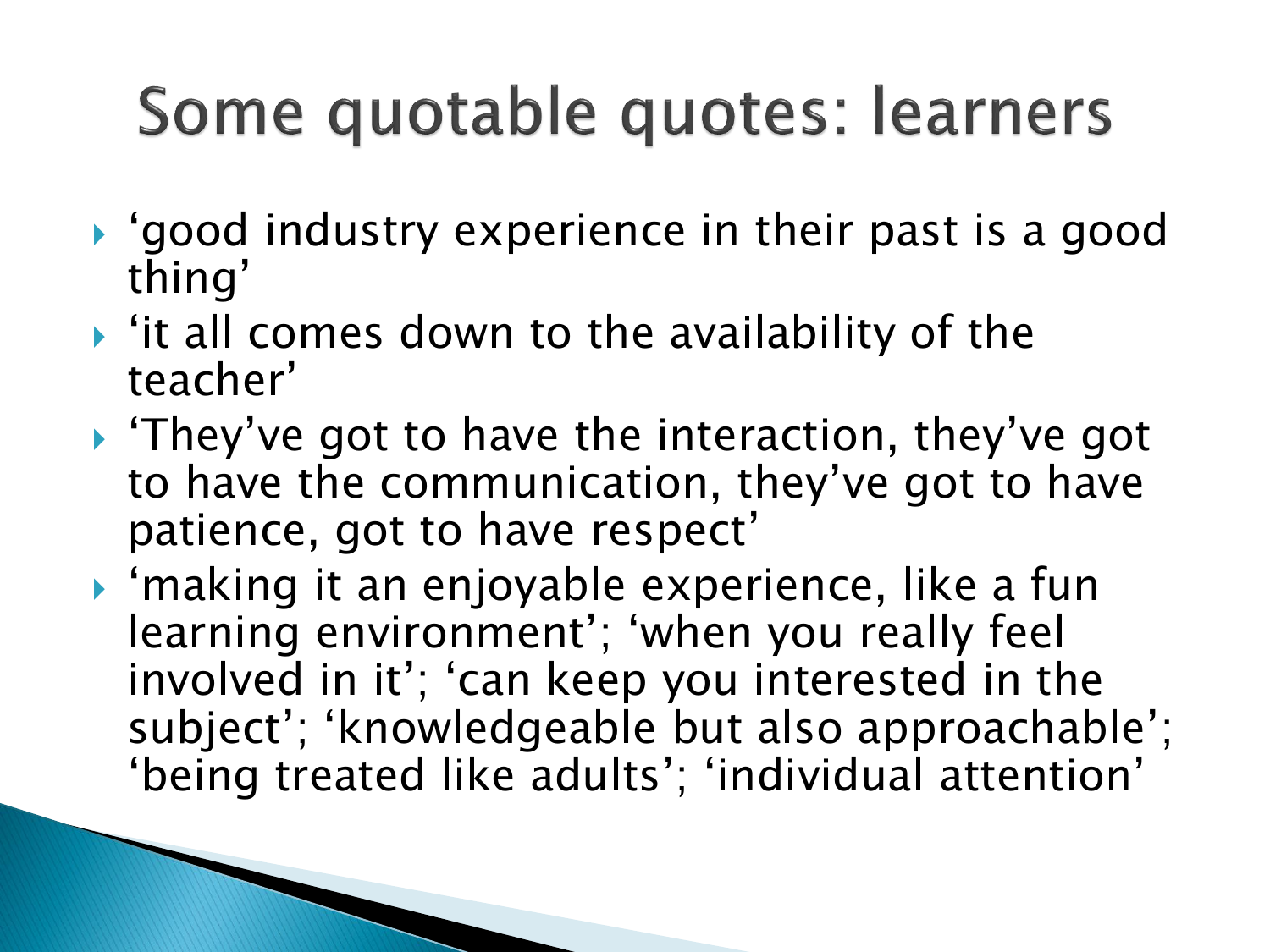### A quotable quote about 'capability'

So, at best, written competency standards are rough and ready, though useful, guides and we should be wary of assuming that actual realities of what competence is are reflected in the words used to describe them. Therefore it is not the words that are important but what they *mean*, and the extent to which what they mean is widely *understood*. This intangible nature of competence can present particular challenges, one of the most significant of which is its assessment. This is because there is a tendency to concentrate more on the tangible and the overt and less on the underlying (but possibly more critical) attributes of competence.

> (Guthrie 2009, p.18)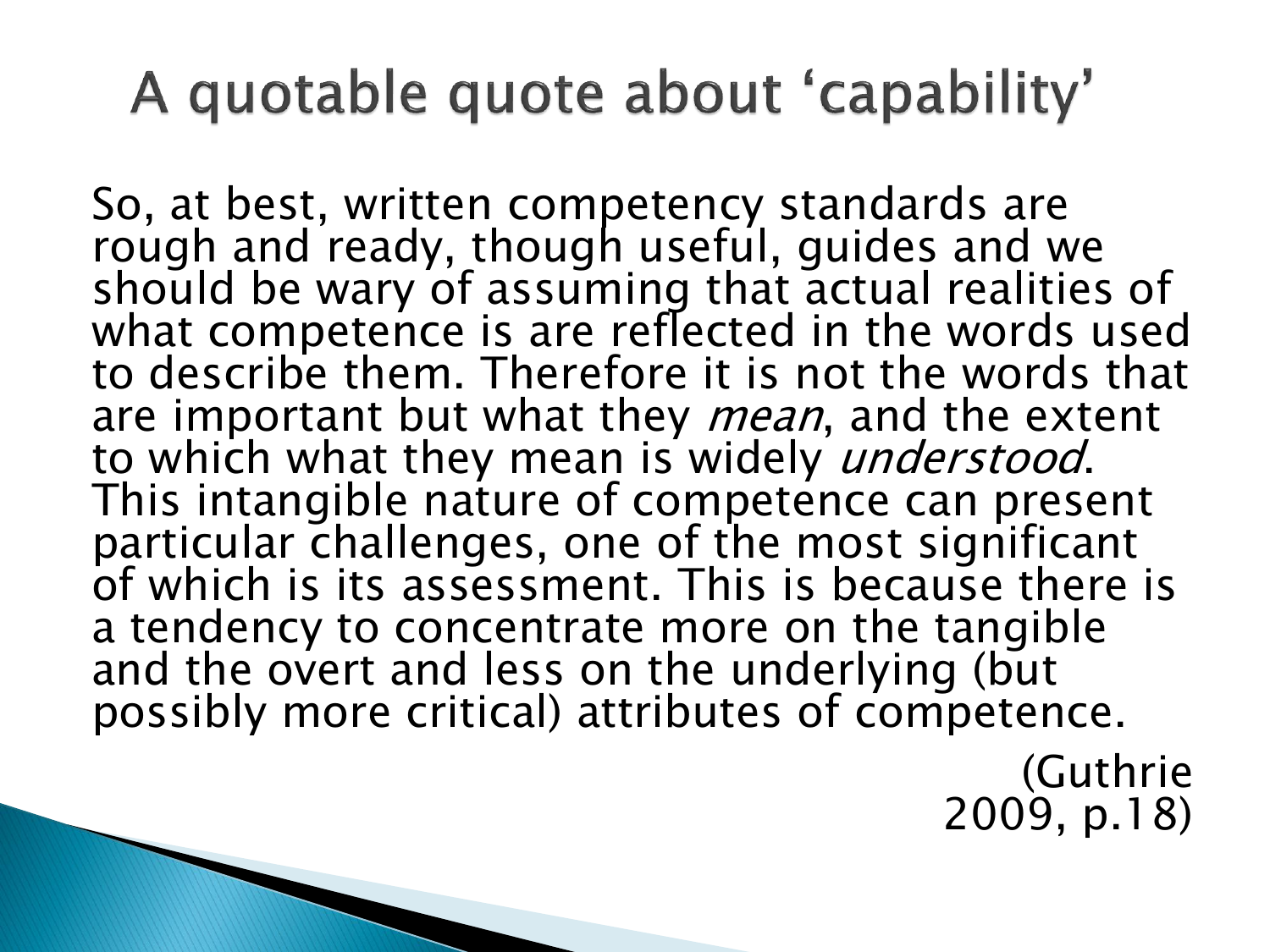## What do we conclude?

- ▶ Similar perspectives from the three groups on what is 'good VET teaching'
- ▶ Importance of personal attributes in 'good VET teaching' ('the art of capturing a learner and their interest', 'ability to inspire learners in their field'; 'it's the care and pride that makes a really good educator')
- ▶ Inherent difficulty in capturing and measuring the less tangible aspects of good teaching
- While capability frameworks are popular and may be helpful, do they really tell the whole story?